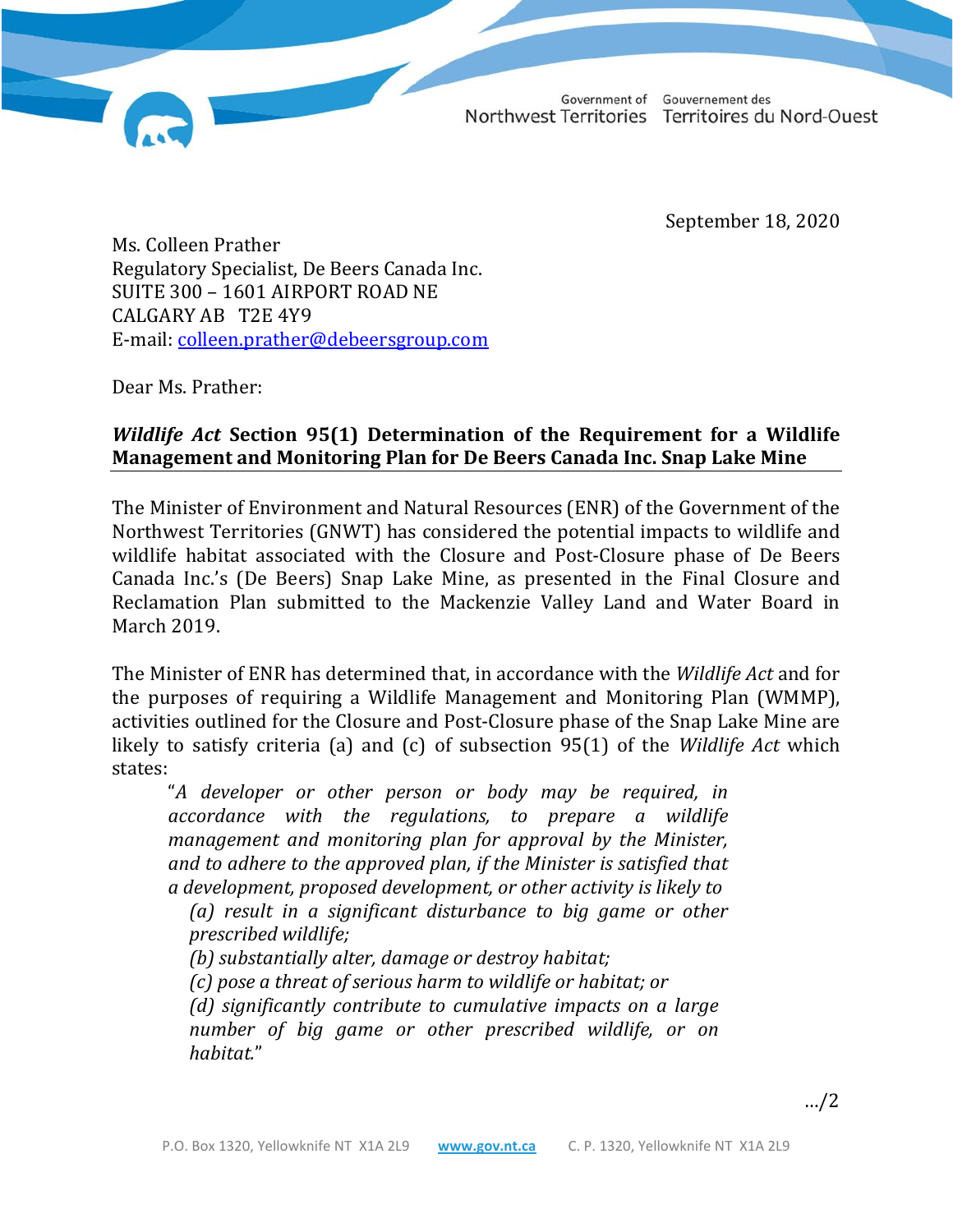Activities that will occur during the Closure and Post-Closure phases of the project that have the potential to satisfy the above noted criteria under subsection 95(1) of the *Wildlife Act* include:

- Removal and demolition of buildings and structures potential for serious harm to nesting birds
- Quarrying, grading, capping, demolition/removal of buildings and structures, use of heavy equipment – potential to create significant sensory disturbance to big game or other prescribed wildlife
- Storage and disposal of wastes, including wildlife attractants potential for serious harm to wildlife attracted to waste storage facilities

Although it is acknowledged that closure and reclamation of the Snap Lake Mine site will ultimately have a positive impact on wildlife habitat, as per section 3.4 of ENR's [WMMP Process and Content Guidelines,](http://www.enr.gov.nt.ca/en/services/wildlife-management-and-monitoring-plans) the determination of the requirement for a WMMP focused on the potential impacts of activities that will be carried out during closure and reclamation. This determination largely reflects the potential impacts of the project on the Bathurst barren-ground caribou herd, whose population has declined by 98% since the 1980s, and the Threatened status of barren-ground caribou in the NWT. A [range plan](https://www.enr.gov.nt.ca/en/bathurst-caribou-range-plan-plan-pour-laire-de-repartition-des-caribous-de-bathurst) for the Bathurst barren-ground caribou herd was finalized in August 2019. The Snap Lake Mine site occurs within range assessment area 2 (which is at a Cautionary status for levels of human land-caused disturbance). The mine site also falls within the centre of habitation for the herd and is within the rut core seasonal range. The Bathurst Caribou Range Plan recommends the implementation of mobile caribou conservation measures for projects occurring within the herd's center of habitation to reduce sensory disturbance of caribou.

The requirement for a WMMP under section 95(1) of the *Wildlife Act* also complements the requirements under section 6.2, and 6.3(a)(ix), (f) and (g) of the Environmental Agreement for the Snap Lake Mine to have Environmental Management Plans, including a wildlife plan for the Closure phase of the project. As per section 7.2 of the Environmental Agreement, Environmental Monitoring Programs, including a wildlife monitoring program, are required to support the process of adaptive management. As a wildlife management plan is stipulated for closure at Snap Lake Mine, the WMMP will both meet this need outlined in the Environmental Agreement, and align De Beers with current legislation. In addition to meeting the Environmental Agreement, section 13.3 of the Wildlife General Regulations also provides ENR with a mechanism to ensure compliance with the WMMP once approved by the Minister.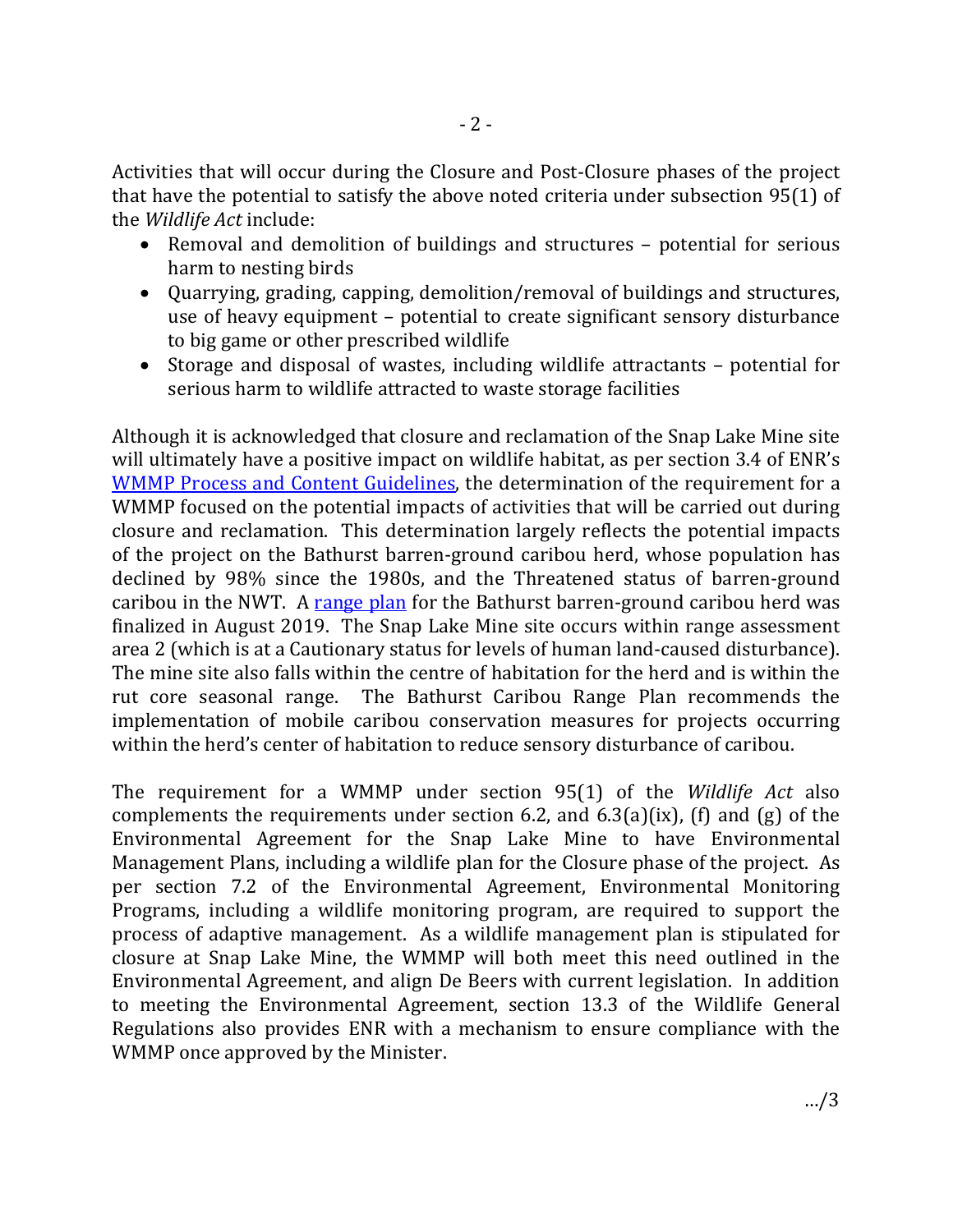The WMMP will need to explicitly demonstrate how the proposed wildlife mitigation and monitoring programs address potential impacts from carrying out the specific closure and reclamation activities outlined in the Final Closure and Reclamation Plan, as well as how the monitoring programs will contribute to verifying that closure objectives related to wildlife and wildlife habitat have been met. Section 1.3.2 of the March 2019 Final Closure and Reclamation Plan states that the purpose of the Wildlife Effects Monitoring Program during this phase is "to check that Mine areas are physically stable and safe for use [by] caribou and other wildlife." The following wildlife-related closure objectives were also noted in the Final Closure and Reclamation Plan:

SW1 – Dust levels safe for people, vegetation, aquatic life and wildlife

SW3 – Surface runoff and seepage water quality that is safe for people, vegetation, aquatic life, and wildlife.

SW4 – Mine areas are physically stable and safe for use by people and wildlife.

SW6 – Safe passage and use for Caribou and other wildlife.

NP2 – Physically stable PK containment area to limit risk of failure that would affect safety of people or wildlife.

The February 2019 Wildlife Effects Monitoring Program (WEMP) submitted to the MVLWB for the Closure and Post-Closure phases of the Snap Lake Mine does not make any reference to the above-noted closure objectives.

The WEMP Section 2.1.1 – Objectives – states that "As disturbed areas are reclaimed, wildlife use of these areas will be monitored through systematic site visits to record signs of wildlife activity (e.g. nests, tracks, and scat). Records of incidental wildlife observations will also be used to monitor wildlife use of revegetated and reclaimed areas." The proposed WEMP relies on systematic site visits (once per week – Section 2.2.3.2, page 2-4) and incidental observations of wildlife during times when staff are present on site, but the frequency and duration of periods where staff are present on site throughout the closure/post-closure phase is unclear. In addition to the programs proposed in the WEMP, ENR encourages De Beers to consider the use of automated wildlife detection devices such as trail cameras to monitor wildlife use of the site at strategic locations (e.g. where safe wildlife passage is an objective) during periods when the mine site is unoccupied.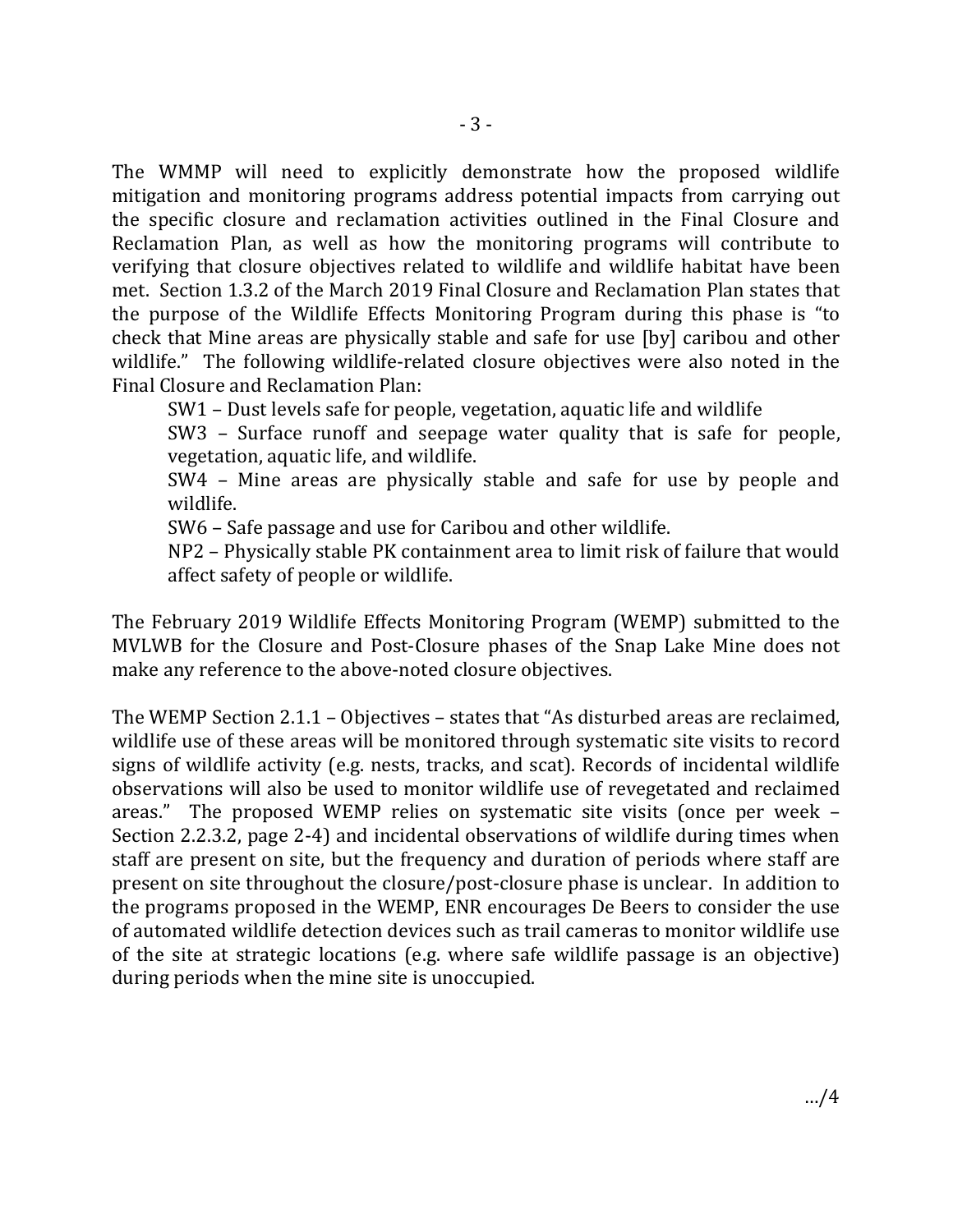Section 3 – Sensory Disturbance to Wildlife – of the WEMP (page 3-1) states that: "Activities during Closure will be focused on decommissioning and rehabilitating the mine footprint. These activities are expected to have a positive impact on wildlife and wildlife habitat. Because sensory disturbance is predicted to remain low during Closure and Post-Closure as compared to Operations, further monitoring of wildlife for signs of sensory disturbance is not warranted and will be discontinued.

De Beers will continue to monitor and record all sightings of caribou at the mine, to record and report all incidents. Should activity levels at site increase substantively enough to exceed operational disturbance concurrently with an increase in caribou numbers to sufficient to warrant additional monitoring, De Beers will work together with ENR – North Slave Region to facilitate that work as required. If behavioural monitoring is required, De Beers would align the methodology with the methods used by the other mining companies."

ENR questions the statement that sensory disturbance to wildlife will be low during the Closure phase given that activities will include demolition of buildings and structures, as well as quarrying, grading, and capping of different areas, all of which require the use of heavy equipment, and does not agree with De Beers' proposal to suspend monitoring for sensory disturbance. ENR would also appreciate suspend monitoring for sensory disturbance. clarification on how De Beers will determine whether activity levels during closure exceed disturbance levels during operations (monitoring of noise levels?), and what number of caribou would be required to trigger additional monitoring.

Given that the Closure phase is expected to last 8 years, and the Post-Closure phase an additional 10 years, there is a possibility that the population of the Bathurst caribou herd could recover (or show signs of recovery) within that period, and that the number of caribou that might interact with the site could increase again. De Beers should work with ENR to implement mobile caribou conservation measures (MCCMs) for Bathurst caribou as part of the WMMP. ENR is currently working on draft operational guidelines for how the implementation of MCCMs might proceed in the NWT, which could assist De Beers in the design of such a program. For further information regarding MCCMs, see Section 3.2.3 of the **Bathurst Caribou Range Plan**.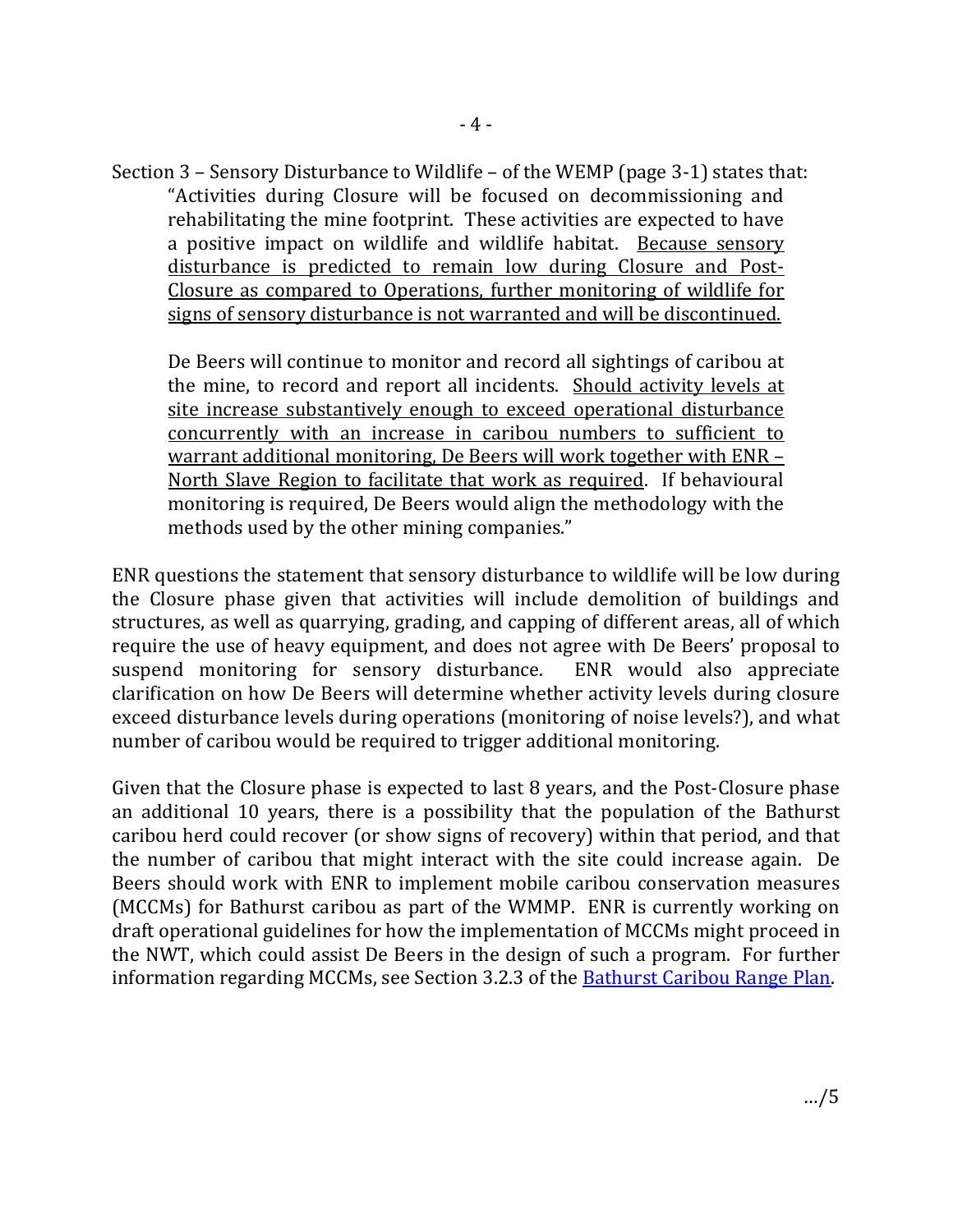ENR notes that there are also other big game species such as moose, muskox, and grizzly bears that may be impacted by sensory disturbance associated with closure activities. Although the WEMP contains standard mitigation measures such as giving wildlife right-of-way on roads and zero tolerance toward harassment of wildlife, there are no mitigation measures proposed to temporarily suspend activities if wildlife are at imminent risk of injury or mortality. Furthermore, although the WEMP mentions avoidance of destruction of active bird nests, there is no description of systematic surveys that will be used to document nesting activity prior to demolition of various buildings or structures. ENR also notes that under the *Wildlife General Regulations,* unoccupied raptor nests may not be intentionally destroved or removed unless authorized by a General Wildlife Permit. ENR destroyed or removed unless authorized by a General Wildlife Permit. recommends that more details on these aspects be included in the WMMP.

ENR acknowledges the difficult circumstances currently posed by restrictions related to the COVID-19 pandemic which may be impacting normal operations at the mines. We also acknowledge the need to reconvene the Technical Task Group (TTG) to finalize the guidance document for caribou zone of influence (ZOI) monitoring at the mines. GNWT-ENR intends to hold a meeting of the TTG in fall 2020. In addition to discussion of ZOI monitoring for caribou, this meeting will also include discussion about the future of DNA-based grizzly bear and wolverine monitoring programs.

Recognizing the above circumstances, ENR requires that De Beers submit a **Tier 2**  WMMP for approval **by April 01, 2021.** This should also allow sufficient time for the outcomes of the next TTG meeting and finalization of the ZOI guidance document to be considered in the development of the WMMP. In accordance with subsection 95(2) of the *Wildlife Act*, the WMMP submitted for approval must include:

> *(a) a description of potential disturbance to big game and other wildlife included in the regulations, potential harm to wildlife and potential impacts on habitat;*

> *(b) a description of measures to be implemented for the mitigation of potential impacts;*

> *(c) the process for monitoring impacts and assessing whether mitigative measures are effective; and*

*(d) other requirements that are outlined in the regulations.*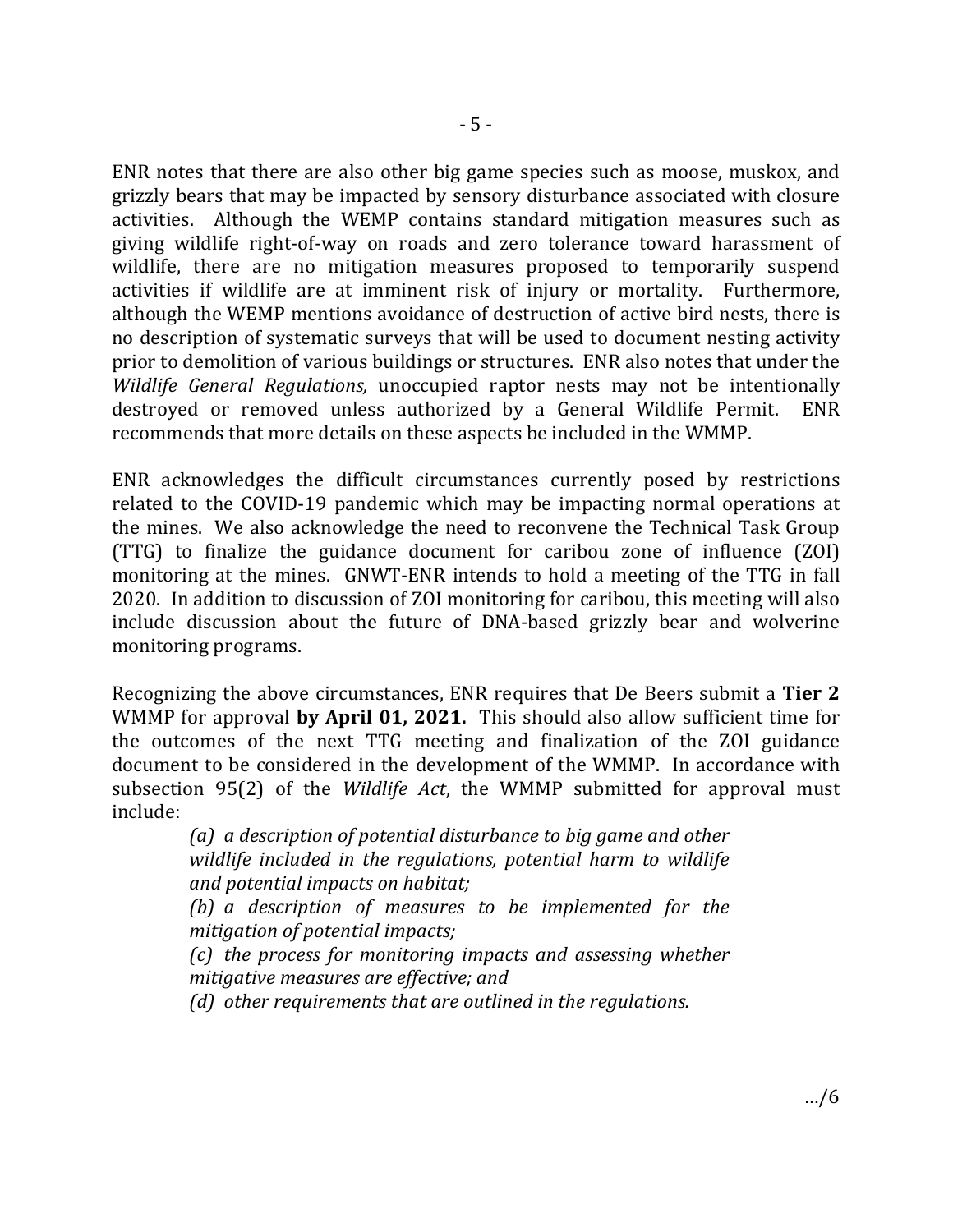The updated WMMP should be consistent with current version (July 2019) of the ENR's WMMP Process and Content Guidelines available at ENR's WMMP Process and Content Guidelines available at [www.enr.gov.nt.ca/en/services/wildlife-management-and-monitoring-plans](http://www.enr.gov.nt.ca/en/services/wildlife-management-and-monitoring-plans)

The content requirements and different tiers of WMMPs are described in Section 5 and Appendix 2 of the guidelines.

Upon receipt of the WMMP, ENR will initiate a 30 calendar day public comment period, as per ENR's WMMP Process and Content Guidelines. Based on ENR's review and the comments received from other parties, ENR will notify De Beers of required revisions to the WMMP, if any, before its approval. Following any subsequent revisions to the WMMP, if required, ENR will provide De Beers with a written notice of approval, conditional approval or rejection of the WMMP within 30 calendar days. The notification will also be posted to the MVLWB public registry and the Snap Lake Environmental Monitoring Agency website.

Sincerely,

Orin Kelly

Erin Kelly, Ph.D. Deputy Minister Environment and Natural Resources

c. Dr. Brett Elkin A/Assistant Deputy Minister, Operations Environment and Natural Resources

> Mr. Nathan Richea A/Assistant Deputy Minister, Environment and Climate Change Environment and Natural Resources

 Ms. Karin Clark A/Director, Wildlife and Fish Environment and Natural Resource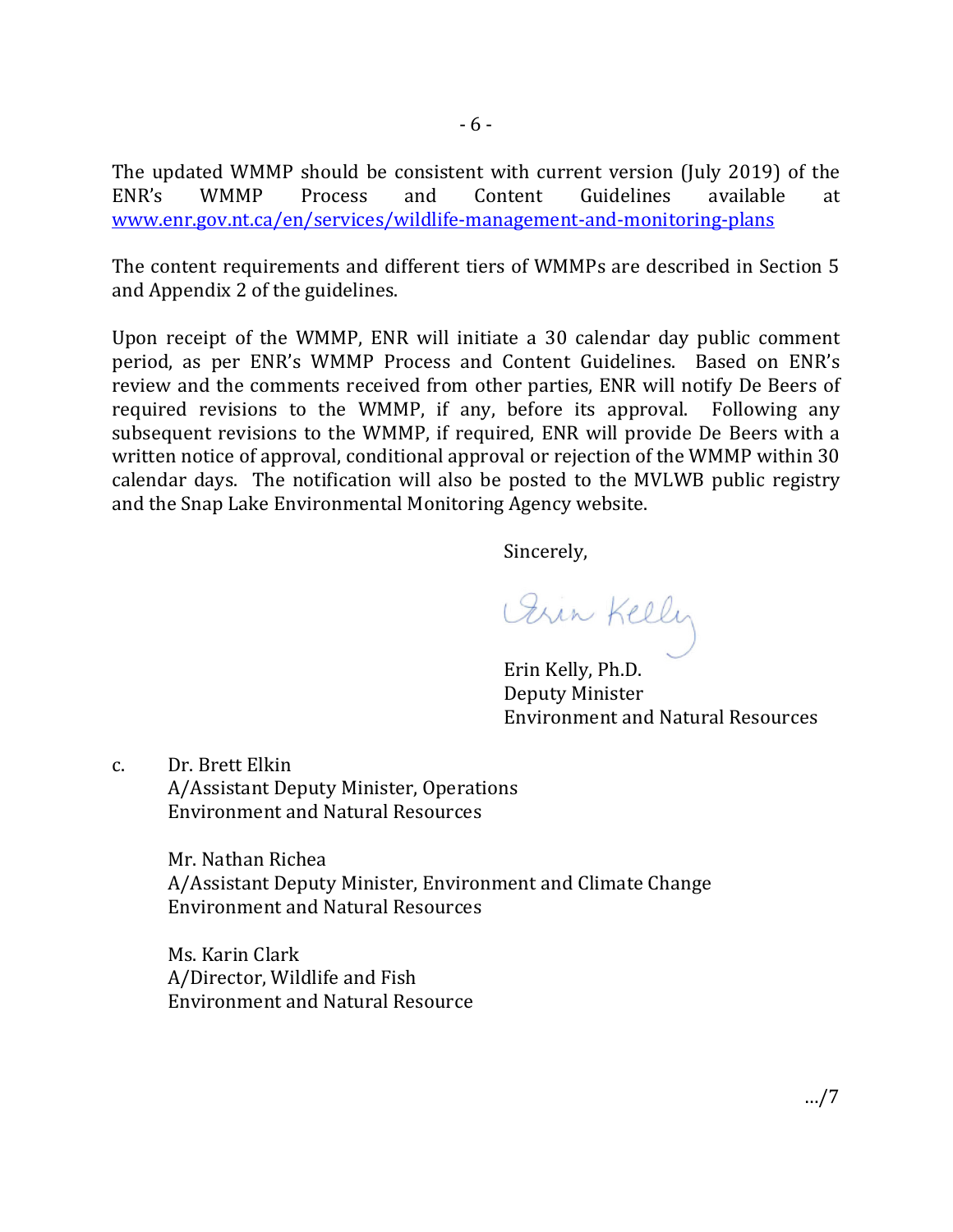Mr. Bruno Croft Superintendent, North Slave Region Environment and Natural Resources

Mr. Mark Cliffe-Phillips, Executive Director Mackenzie Valley Land Review Board

Ms. Shelagh Montgomery Executive Director Mackenzie Valley Land and Water Board

Mr. Philippe di Pizzo Executive Director Snap Lake Environmental Monitoring Agency

Grand Chief George Mackenzie Tłįcho Government

Mr. Bill Enge President North Slave Métis Alliance

Chief Louis Balsillie and Band Council Deninu Kue First Nation

Chief Daryl Marlowe and Band Council Lutsel Kè Dene First Nation

Chief Edward Sangris and Band Council Yellowknives Dene First Nation (Detah)

Chief Ernest Betsina and Band Council Yellowknives Dene First Nation (Ndilo)

Mr. Garry Bailey President Northwest Territories Métis Nation